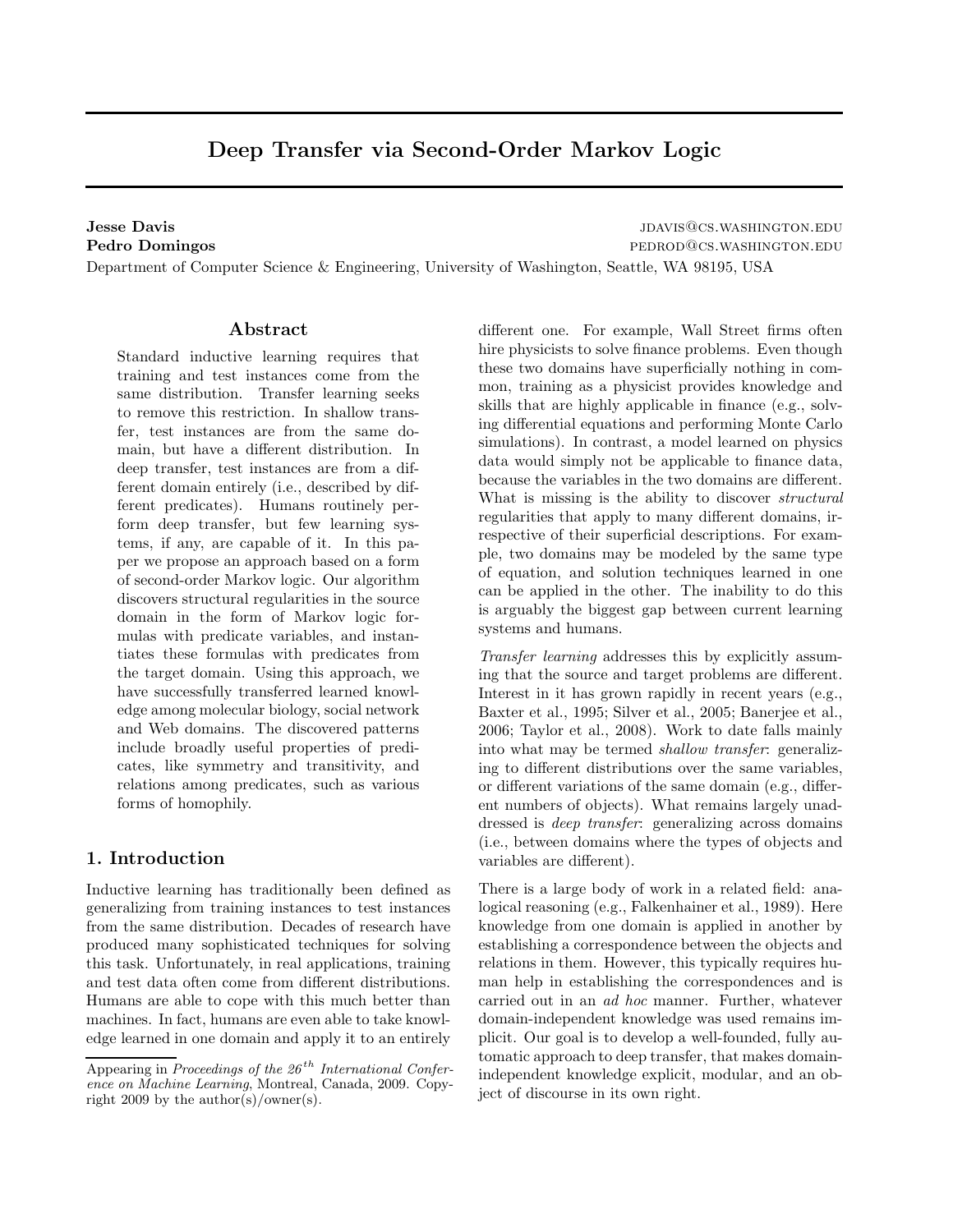An approach that meets this goal must have a number of properties. It must be relational, since only relational knowledge can be transferred across domains. It must be probabilistic, to handle the uncertainty inherent in transfer in a principled way. Lastly, it must be second-order, since expressing domain-independent knowledge requires predicate variables. These requirements rule out standard inductive logic programming and first-order probabilistic approaches. To our knowledge, the only available representation that satisfies all the criteria is the second-order extension of Markov logic introduced by Kok and Domingos (2007). We use it as the basis for our approach.

Our approach to transfer learning, called DTM (Deep Transfer via Markov logic), discerns high-level similarities between logical formulas. Given a set of firstorder formulas, DTM lifts the formulas into secondorder logic by replacing all predicate names with predicate variables. It then groups the second-order formulas into cliques. DTM evaluates which secondorder cliques represent regularities whose probability deviates significantly from independence among subcliques. Finally, it selects the top  $k$  highest scoring second-order cliques to transfer, and instantiates the knowledge with the types of objects and variables present in the target domain. The transferred knowledge provides a declarative bias for structure learning in the target domain.

The most similar approach to ours in the literature is Mihalkova et al.'s TAMAR algorithm (2007). TAMAR learns Markov logic clauses in the source domain, and attempts to transfer each one to the target domain by replacing its predicates by target-domain predicates in all possible ways. While simple, this approach is unlikely to scale to the large, rich domains where transfer learning is most likely to be useful. Like analogical reasoning, it does not explicitly create domainindependent knowledge.

Using our approach, we have successfully transferred learned knowledge among social network, molecular biology and web domains. In addition to improved empirical performance, our approach discovered patterns including broadly useful properties of predicates, like symmetry and transitivity, and relations among predicates, such as homophily.

# 2. Markov Logic

A Markov network is a model for the joint distribution of a set of variables  $X = (X_1, X_2, \ldots, X_n)$  (Della Pietra et al., 1997). It is composed of an undirected graph G and a set of potential functions  $\phi_k$ . The graph has a node for each variable, and the model has a potential function for each clique in the graph. The joint distribution represented by a Markov network is:  $P(X=x) = \frac{1}{Z} \prod_k \phi_k(x_{\{k\}}),$  where  $x_{\{k\}}$  is the state of the kth clique (i.e., the state of the variables that appear in that clique), and Z is a normalization constant. Markov networks are often conveniently represented as log-linear models, with each clique potential replaced by an exponentiated weighted sum of features of the state:  $P(X = x) = \frac{1}{Z} \exp\left(\sum_j w_j f_j(x)\right)$ . A feature  $f_j(x)$  may be any real-valued function of the state.

Markov logic is a probabilistic extension of first-order logic. It combines first-order logic with Markov networks. Formally, a Markov logic network (MLN) is a set of pairs,  $(F_i, w_i)$ , where  $F_i$  is a first-order formula and  $w_i \in \mathbb{R}$ . MLNs soften logic by associating a weight with each formula. Worlds that violate formulas become less likely, but not impossible. MLNs provide a template for constructing Markov networks. When given a finite set of constants, the formulas from an MLN define a Markov network with one node for each ground predicate and one feature for each ground clause. The weight of a feature is the weight of the first-order clause that originated it. An MLN induces the following probability distribution:  $P(X = x) = \frac{1}{Z} \exp\left(\sum_{i=1}^{F} w_i n_i(x)\right)$ , where F is the number formulas in the MLN,  $w_i$  is the weight of the  $i^{th}$  formula, and  $n_i(x)$  is the number of true groundings of  $F_i$  in possible world x.

Algorithms have been proposed for learning the weights associated with each formula (e.g., Lowd & Domingos, 2007), as well as for learning the formulas themselves (e.g., Kok & Domingos, 2005). We will focus on the algorithm of Kok and Domingos, which we will call MSL. Structure learning consists of two components: constructing clauses and evaluating clauses. Clause construction follows an inductive logic programming-style search (Dzeroski & Lavrac, 2001). When learning a network from scratch, MSL starts with an empty clause and specializes it by successively adding literals to the clause. Additionally, the algorithm can refine an existing network to correct errors in the clauses. Here, it considers both removing and adding literals to a clause as well as flipping the sign of a literal in the clause. The algorithm uses a beam search to find the current best clause and add it to the network. The search ends when no clause improves the score of the MLN. To evaluate the merit of each clause, it uses weighted pseudo-log-likelihood (WPLL). To avoid overfitting, each clause receives a penalty term proportional to the number of literals that differ between the current clause and the initial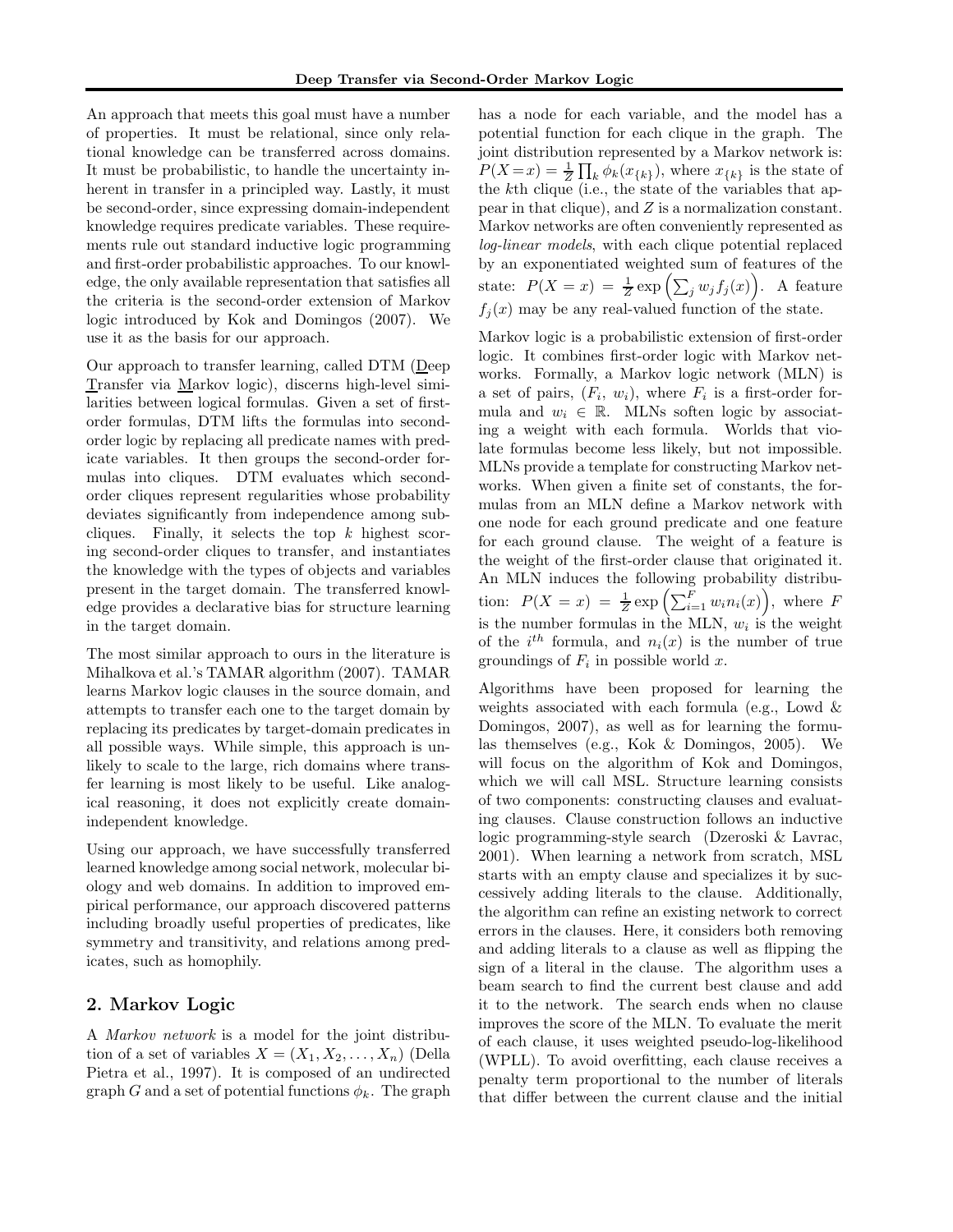clause.

# 3. Deep Transfer via Markov Logic

The formulas in an MLN capture regularities that hold in the data for a given domain. However, the knowledge that the formulas encode is specific to the types of objects and predicates present in that domain. Deep transfer attempts to generalize learned knowledge across domains that have different types of objects and predicates. We call our approach Deep Transfer via Markov Logic (DTM). In order to abstract away the superficial domain description, DTM uses secondorder Markov logic, where formulas contain predicate variables (Kok & Domingos, 2007) to model common structures among first-order formulas. To illustrate the intuition behind DTM, consider the formulas  $Complex(z, y) \wedge Interacts(x, z) \Rightarrow Complex(x, y)$  and Location(z, y)  $\land$  Interacts(x, z)  $\Rightarrow$  Location(x, y). Both are instantiations of:  $r(z, y) \wedge s(x, z) \Rightarrow r(x, y)$ , where **r** and **s** are predicate variables. Introducing predicate variables allows DTM to represent high-level structural regularities in a domain-independent fashion. This knowledge can be transferred to another problem, where the formulas are instantiated with the appropriate predicate names. The key assumption that DTM makes is that the target domain shares some second-order structure with the source domain.

Given a set of first-order formulas, DTM converts each formula into second-order logic by replacing all predicate names with predicate variables. It then groups the second-order formulas into cliques. Two secondorder formulas are assigned to the same clique if and only if they are over the same set of literals. DTM evaluates which second-order cliques represent regularities whose probability deviates significantly from independence among their subcliques. It selects the top k highest-scoring second-order cliques to transfer to the target domain. The transferred knowledge provides a declarative bias for structure learning in the target domain.

The four key elements of DTM, introduced in the next subsections, are: (i) how to define cliques, (ii) how to search for cliques, (iii) how to score the cliques and (iv) how to apply cliques to a new problem.

### 3.1. Second-order Cliques

DTM uses second-order cliques to model second-order structure. It is preferable to use this representation as opposed to arbitrary second-order formulas because multiple different formulas over the same predicates can capture the same regularity. A clique groups

those formulas with similar effects into one structure. A set of literals with predicate variables, such as  $\{r(x, y), r(y, x)\}\$ , defines each second-order clique and the states, or features, are conjunctions over the literals in the clique. It is more convenient to look at conjunctions than clauses as they do not overlap, and can be evaluated separately. The features correspond to all possible ways of negating the literals in a clique. The features for  $\{r(x, y), r(y, x)\}\$ are  $\{r(x, y) \wedge r(y, x)\}$  $r(y, x)$ ,  $\{r(x, y) \wedge \neg r(y, x)\}$ ,  $\{\neg r(x, y) \wedge r(y, x)\}$  and  $\{\neg r(x, y) \land \neg r(y, x)\}.$  Relational Markov networks (RMNs) (Taskar et al., 2002) are another representation language that makes use of relational cliques. However, RMNs only look at first-order relations, and are a special case of Markov logic, whereas DTM makes use of second-order logic. Furthermore, RMNs do not allow uncertainty over relations, only over attributes, and they scale poorly with clique size.

DTM imposes the following restrictions on cliques:

- 1. The literals in the clique are connected. That is, a path of shared variables must connect each pair of literals in the clique.
- 2. No cliques are the same modulo variable renaming. For example,  $\{r(x, y), r(z, y), s(x, z)\}\$  and  $\{r(z, y), r(x, y), s(z, x)\}\$ , where r and s are predicate variables, are equivalent as the second clique renames variable x to z and variable z to x.

The states of a clique are all possible ways of negating the literals in the clique subject to the following constraints:

- 1. No two features are the same modulo variable renaming.
- 2. Two distinct variables are not allowed to unify. For example,  $\mathbf{r}(x, y) \wedge \mathbf{r}(y, x)$ , really represents the following formula:  $\mathbf{r}(x, y) \wedge \mathbf{r}(y, x) \wedge x \neq y$ . This constraint ensures that a possible grounding does not appear in two separate cliques. For example, without this constraint, all true groundings of  $r(x, y) \wedge s(x, x)$  would also be true of  $\mathbf{r}(\mathbf{x}, \mathbf{y}) \wedge \mathbf{s}(\mathbf{x}, \mathbf{z})$  (which appears as a feature in a different clique).

#### 3.2. Search

DTM works with any learner than induces formulas in first-order logic. This paper evaluates two separate strategies for inducing formulas in the source domain: exhaustive search and beam search.

Exhaustive search. Given a source domain, the learner generates all first-order clauses up to a max-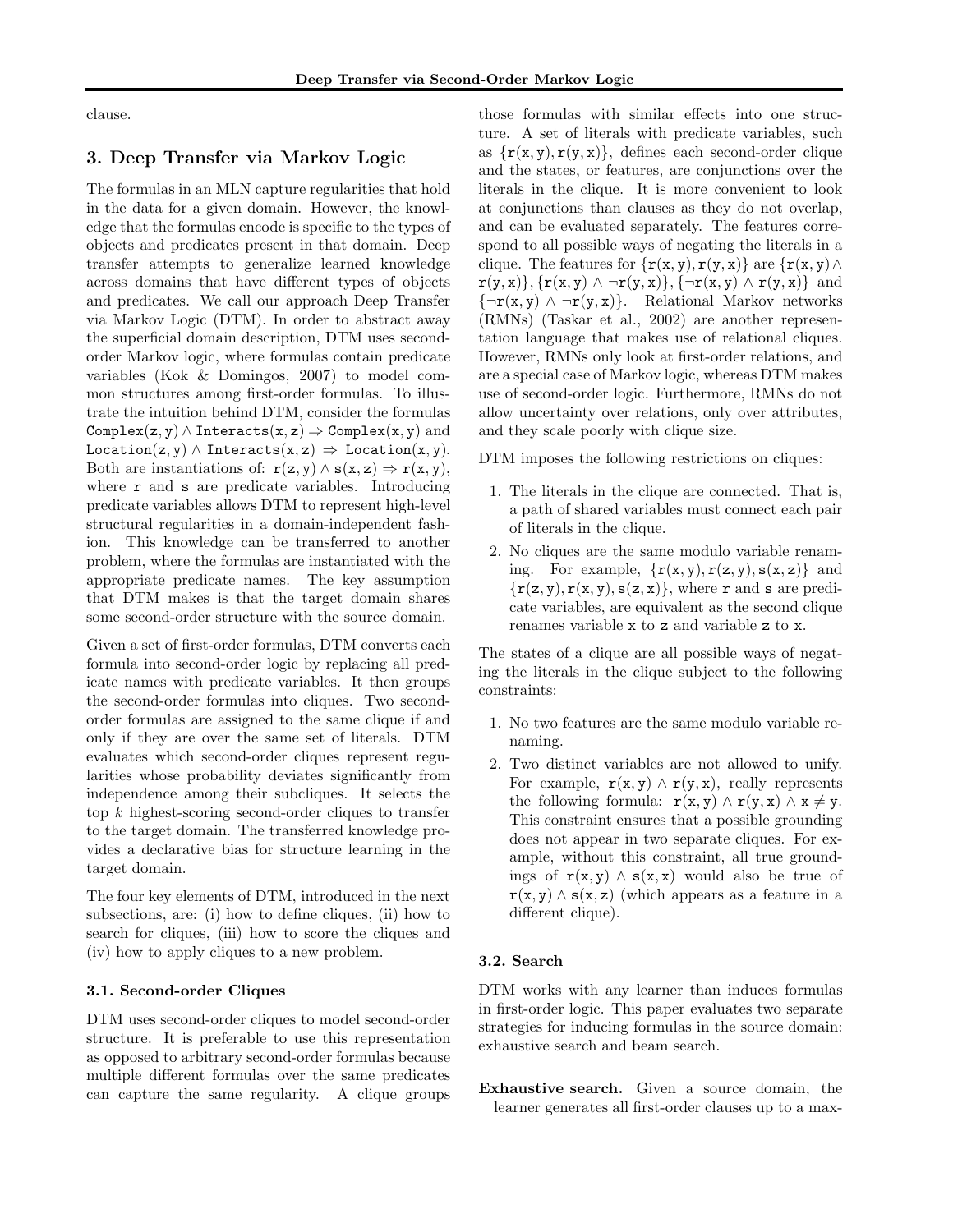imum clause length and a maximum number of object variables. The entire set of clauses is passed to DTM for evaluation.

Beam search. Exhaustive search does not scale well, since the number of clauses it produces is exponential in the clause length and it becomes computationally infeasible to score long clauses. Beam search is a common strategy for scaling structure learning, and is used in MSL (described in Section 2). However, transfer learning and structure learning have different objectives. In transfer learning, the goal is to derive a large, diverse set of clauses to evaluate for potential transfer to the target domain. Structure learning simply needs to induce a compact theory that accurately models the predicates in the source domain. The theories induced by MSL tend to contain very few clauses and thus are not ideal for transfer. An alternative approach is to induce a separate theory to predict each predicate in the domain. However, the resulting theory may not be very diverse, since clauses will contain only the target predicate and predicates in its Markov blanket (i.e., its neighbors in the network). A better approach is to construct models that predict sets of predicates.

Given the final set of learned models, DTM groups the clauses into second-order cliques and evaluates each clique that appears more than twice.

# 3.3. Second-Order Clique Evaluation

Each clique can be decomposed into pairs of subcliques, and it should capture a regularity beyond what its subcliques represent. For example, the secondorder clique  $\{r(x, y), r(z, y), s(x, z)\}\)$  can be decomposed into the following three pairs of subcliques: (i)  $\{r(x, y), r(z, y)\}\$ and  $\{s(x, z)\}\$ , (ii)  $\{r(x, y), s(x, z)\}\$ and  $\{r(z, y)\}\$ , and (iii)  $\{r(z, y), s(x, z)\}\$  and  $\{r(x, y)\}\$ .

To score a second-order clique, each of its first-order instantiations is evaluated. To score a first-order clique, DTM checks if its probability distribution is significantly different from the product of the probabilities of each possible pair of subcliques that it can be decomposed into.

The natural way to compare these two distributions is to use the K-L divergence,  $D(p||q) = \sum_x p(x) \log \frac{p(x)}{q(x)}$ , where  $p$  is the clique's probability distribution, and  $q$ is the distribution it would have if the two subcliques were independent. We use Bayesian estimates of the probabilities with Dirichlet priors with all  $\alpha_i = 1$ .

For each first-order instantiation of a second-order clique, DTM computes its K-L divergence versus all its decompositions. Each instantiation receives the minimum K-L score over the set of its decompositions, because any single one could explain the clique's distribution. Each second-order clique receives the average score of its top m first-order instantiations, in order to favor second-order cliques that have multiple useful instantiations.

#### 3.4. Transfer Mechanism

The next question is how to make use of the transferred knowledge in the target domain. A key component of an inductive logic programming (ILP) (Dzeroski & Lavrac, 2001) system is the declarative bias. Due to the large search space of possible first-order clauses, devising a good declarative bias is crucial for achieving good results with an ILP system. In ILP, two primary methods exist for expressing a declarative bias, and both forms of bias are often used in the same system. The first method restricts the search space. Common strategies include having type constraints, forcing certain predicate arguments to contain bound variables, and setting a maximum clause length. The second method involves incorporating background knowledge. Background knowledge comes in the form of hand-crafted clauses that define additional predicates which can be added to a clause under construction. Effectively, background knowledge allows the learner to add multiple literals to a clause at once and overcome the myopia of greedy search. It is important to note that these common strategies can easily be expressed in second-order logic, and this is part of what motivates our approach. DTM can be viewed as a way to learn the declarative bias in one domain and apply it in another, as opposed to having a user hand-craft the bias for each domain.

When applying a second-order clique in a target domain, DTM decomposes the clique into a set of clauses, and transfers each clause. It uses clauses instead of conjunctions since most structure learning approaches, both in Markov logic and ILP, construct clauses. In Markov logic, a conjunction can be converted into an equivalent clause by negating each literal in it and flipping the sign of its weight.

We investigate three different ways to reapply the knowledge in the target domain:

Transfer by Seeding the Beam. In the first approach, the second-order cliques provide a declarative bias for the standard MLN structure search. DTM selects the top  $k$  cliques that have at least one true grounding in the target domain. At the beginning of each iteration of the beam search, DTM seeds the beam with the clauses obtained from each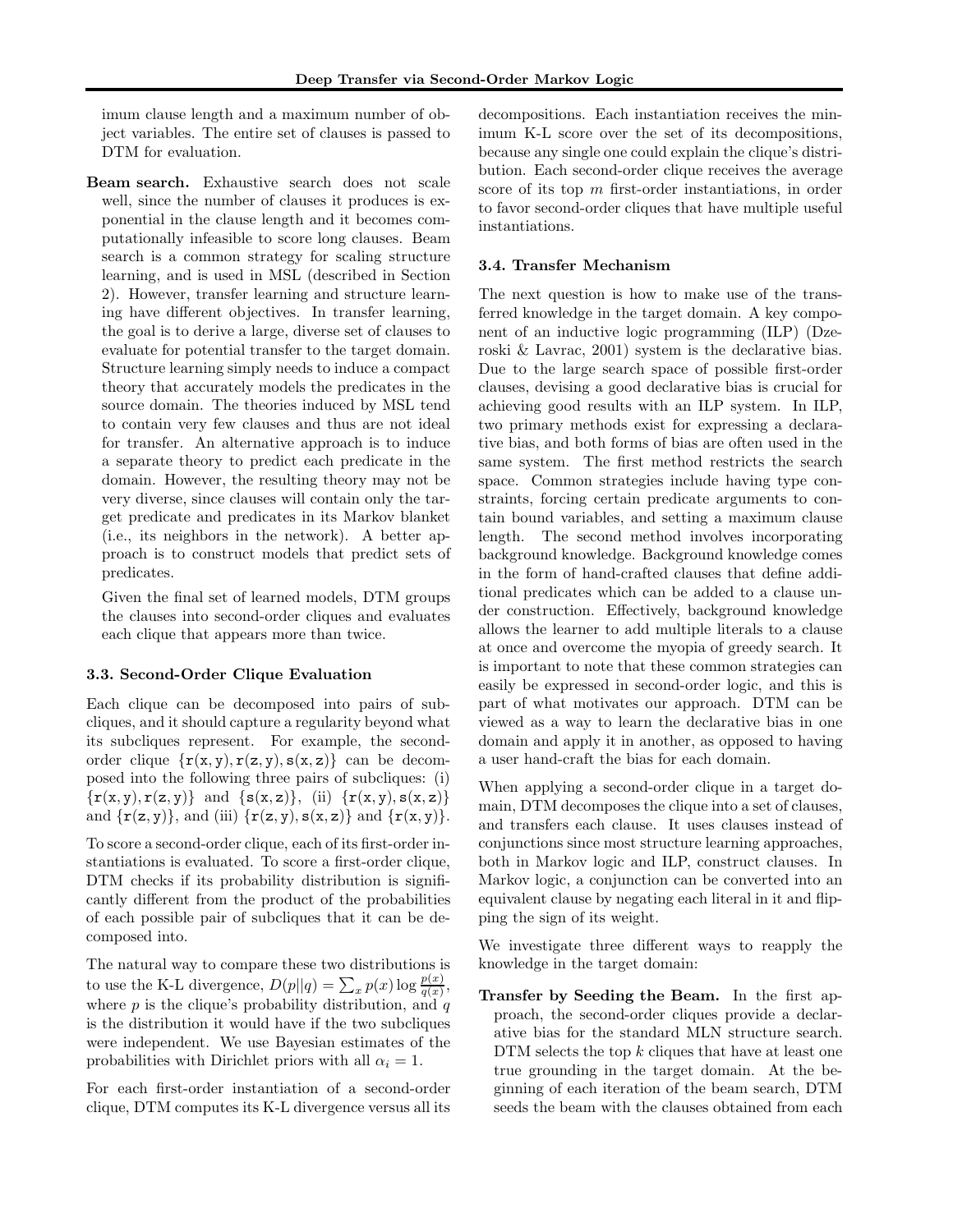legal instantiation of a clique in the target domain (i.e., only instantiations that conform with the type constraints of the domain are considered). This strategy forces certain clauses to be evaluated in the search process that would not be scored otherwise and helps overcome some of the limitations of greedy search.

- Greedy Transfer without Refinement. The second approach again picks the top  $k$  second-order cliques that have at least one true grounding in the target domain and creates all legal instantiations in the target domain. This algorithm imposes a very stringent bias by performing a structure search where it only considers including the transferred clauses. The algorithm evaluates all clauses and greedily picks the one that leads to the biggest improvement in WPLL. The search terminates when no clause addition improves the WPLL.
- Greedy Transfer with Refinement. The final approach adds a refinement step to the previous algorithm. In this case, the MLN generated by the greedy procedure serves as seed network during standard structure learning. The MLN search can now refine the clauses picked by the greedy procedure to better match the target domain. Additionally, it can induce new clauses to add to the theory.

DTM differs from previous approaches to declarative bias in two main ways: it is probabilistic, and it provides the bias entirely automatically. For example, relational clich´es (Silverstein & Pazzani, 1991) are second-order formulas that define potential refinements for a candidate clause. However, the clichés are all hand-coded. DTM is also more fully automated than the Clint/Cia approach (De Raedt & Bruynooghe, 1992), which uses an oracle to determine which background knowledge predicates to construct.

A more automated approach is that of Bridewell and Todorovski (2007), which uses ILP to learn the declarative bias for process modeling domains. Their algorithm analyzes a series of models in order to discern the components that are common among accurate models, which then become the bias for new domains. This approach requires a set of previously learned models in order to derive the bias, while DTM only needs data from one source domain. Additionally, this approach would require further hand-crafting of background knowledge in order to extend it beyond process modeling problems.

## 4. Empirical Evaluation

In this section, we evaluate our approach on three realworld data sets. We compare the DTM algorithm to the Markov logic structure learning (MSL) algorithm described in Section 2 and to TAMAR. MSL is implemented in the publicly available Alchemy package (Kok et al., 2009). We made two modifications to MSL. First, when counting the number of true groundings of a clause, we do not permit two distinct variables to unify to the same constant. We did this to ensure that we evaluate clauses in the same manner that we evaluate cliques. Second, we modify MSL to allow learning clauses that contain constants. We made this modification since we are interested in predicting specific values of attributes, such as the class label of a Web page, for each object in a domain. We first describe the domains and characteristics of the data sets we use and then present and discuss our experimental results.

### 4.1. Domains

The data for the Yeast Protein task come from the MIPS (Munich Information Center for Protein Sequence) Comprehensive Yeast Genome Database as of February 2005 (Mewes et al., 2000; Davis et al., 2005). The data set includes information on protein location, function, phenotype, class, and enzymes. It also includes information about protein-protein interaction and protein complex data. The data contain information about approximately 4500 proteins that are involved in some interaction. We created four disjoint subsamples of this data that each contain around 450 proteins. To create each subsample, we randomly selected a seed set of proteins. We included all previously unselected proteins that appeared within two links (via the Interaction predicate) of the seed set. For this data set, we attempt to predict the truth value of all groundings of two predicates: Function and Interaction.

The WebKB data set consists of labeled Web pages from the computer science departments of four universities. We used the relational version of the data set from Craven and Slattery (2001), which features 4140 Web pages and 10,009 web links, and neighborhoods around each link. Each Web page is marked with some subset of the following categories: person, student, faculty, professor, department, research project, and course. For this data set, we again try two tasks. First, we perform the "collective classification" task, and predict the class label for each Web page. Second, we perform the "link prediction" task by predicting whether a hyperlink exists between each pair of Web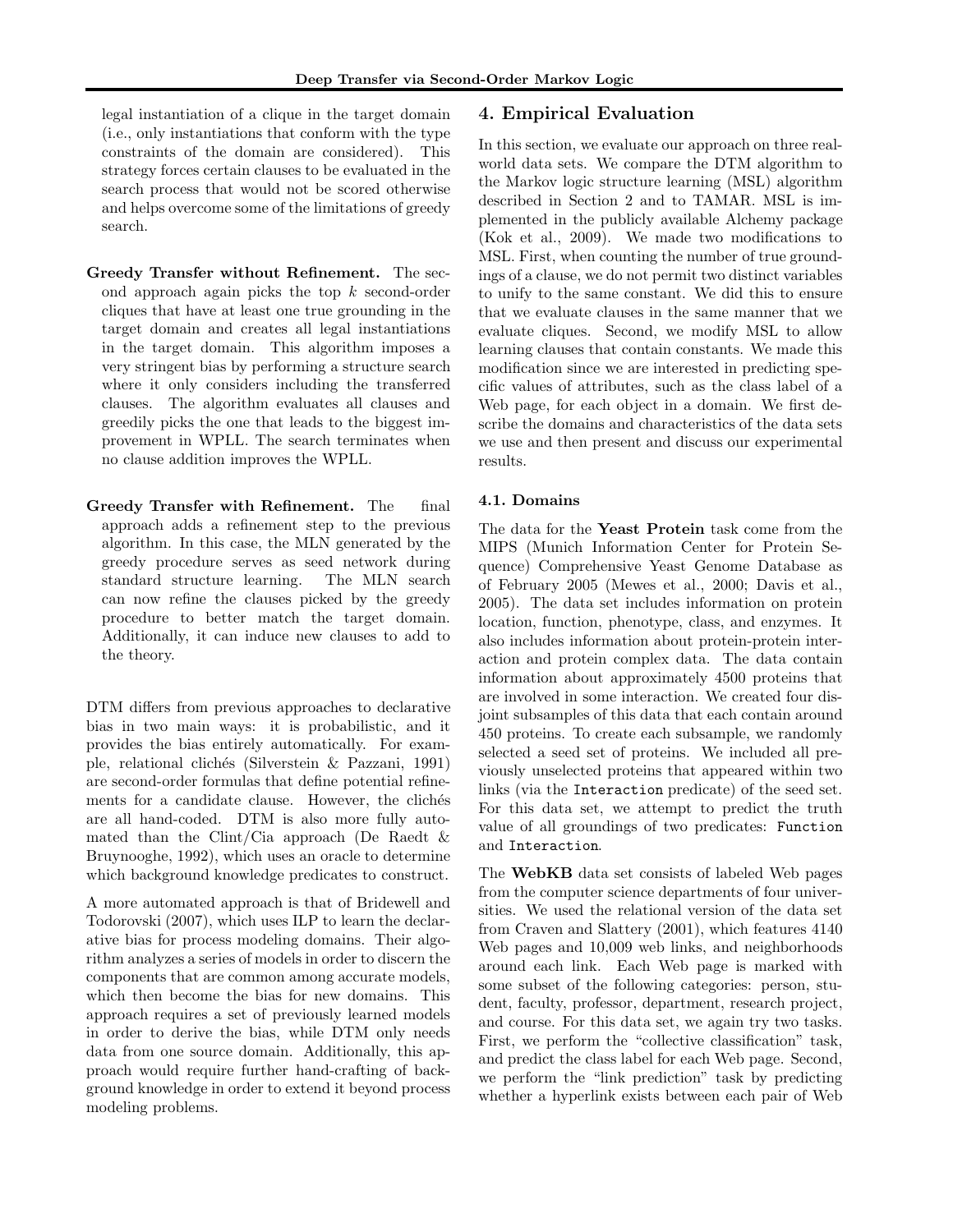#### pages.

The Social Network data set consists of pages collected from the Facebook social networking Web site. The data consist of information about friendships among individuals and properties of individuals, such as hobbies, interests and network memberships. It has information about approximately 600 individuals, thirteen different properties of each and 24,000 friendship pairs.

## 4.2. High-Scoring Second-order Cliques

An important evaluation measure for transfer learning is whether it discovers and transfers relevant knowledge. In fact, DTM discovers multiple broadly useful properties. For example, among cliques of length three with up to three object variables,  $\{r(x, y), r(z, y), s(x, z)\}\$ is ranked first in all three domains. This represents the concept of homophily, which is present when related objects  $(x \text{ and } z)$ tend to have similar properties (y). The clique  $\{r(x, y), r(y, z), r(z, x)\}\$ is ranked second in Yeast and fourth in WebKB and Facebook and represents the concept of transitivity. Both homophily and transitivity are important concepts that appear in a variety of domains. Therefore it is quite significant that DTM discovers and assigns a high ranking to these concepts.

In all three domains, the top three cliques of length two are:  $\{r(x, y), r(z, y)\}, \{r(x, y), r(x, z)\}, \text{ and}$  $\{r(x, y), r(y, x)\}.$  The first clique captures the fact that particular feature values are more common across objects in a domain than others. For example, a computer science department most likely has more student Web pages than faculty Web pages. The second clique captures the fact that pairs of values for the same feature, such as words in the WebKB domain, commonly co-occur in the same object. The final clique captures symmetry, another important general property of relations.

## 4.3. Methodology

The central question our experiments aimed to address was whether DTM improved performance in the target domain compared to learning from scratch with MSL. We tried four source-target pairs: Facebook to Yeast Protein, WebKB to Yeast Protein, Facebook to WebKB and Yeast Protein to WebKB. Each target domain was divided into four disjoint subsets, which we called mega-examples. We selected a subset of the mega-examples to train the learner on and then tested it on the remaining mega-examples. We repeated this train-test cycle for all possible subsets of the megaexamples.

Within each domain, all algorithms had the same parameter settings. Each algorithm was allotted 100 hours per database to run. In each domain, we optimized the WPLL for the two predicates we were interested in predicting. For DTM we tried two settings,  $k = 5$  and  $k = 10$  for the number k of second-order cliques transferred to the target domain. We tried two settings for exhaustive search. The first evaluated all clauses containing at most three literals and three object variables and the second evaluated all clauses containing up to four literals and four object variables. When running beam search in the source domain, we constructed theories for predicting pairs of predicates (a tradeoff between diversity and tractability).

In Yeast, we permitted only function constants to appear in learned clauses. We wanted to know exactly which functions (e.g. metabolism, DNA processing, etc.) each protein performed, not just that the protein had some function. In WebKB, we permitted page class to appear in clauses. Here we wanted to predict which labels (e.g. student, person, etc.) applied to each Web page, not just whether the Web page has a label. For each train-test split, we used the information gain (on the training set) to pick the top fifty words most predictive of page class. For tractability, we restricted the algorithm to only learn with these constants.

To evaluate each system, we measured the test set conditional log-likelihood (CLL) and area under the precision-recall curve (AUC) for each predicate. The advantage of the CLL is that it directly measures the quality of the probability estimates produced. The advantage of the AUC is that it is insensitive to the large number of true negatives.

## 4.4. Results

Figure 1 shows representative learning curves for predicting protein function when transferring cliques of up to length four from the WebKB domain into the Yeast domain. DTM consistently outperforms MSL. As expected, DTM performs better relative to MSL with less data. Table 1 compares the performance, measured by average relative difference (e.g.,  $(AUC_{DTM}$  –  $AUC_{MSL}/AUC_{MSL}$  of DTM using greedy transfer with refinement to MSL when transferring cliques of up to length three. In this domain, transfer greatly improves the models' ability to predict both the AUC and CLL for the Function predicate. For this predicate, in the length three setting, DTM outperforms MSL on 73% (82 out of 112) of the various different conditions. In the length four setting, it wins 75% of the cases (42 out of 56) when using WebKB as the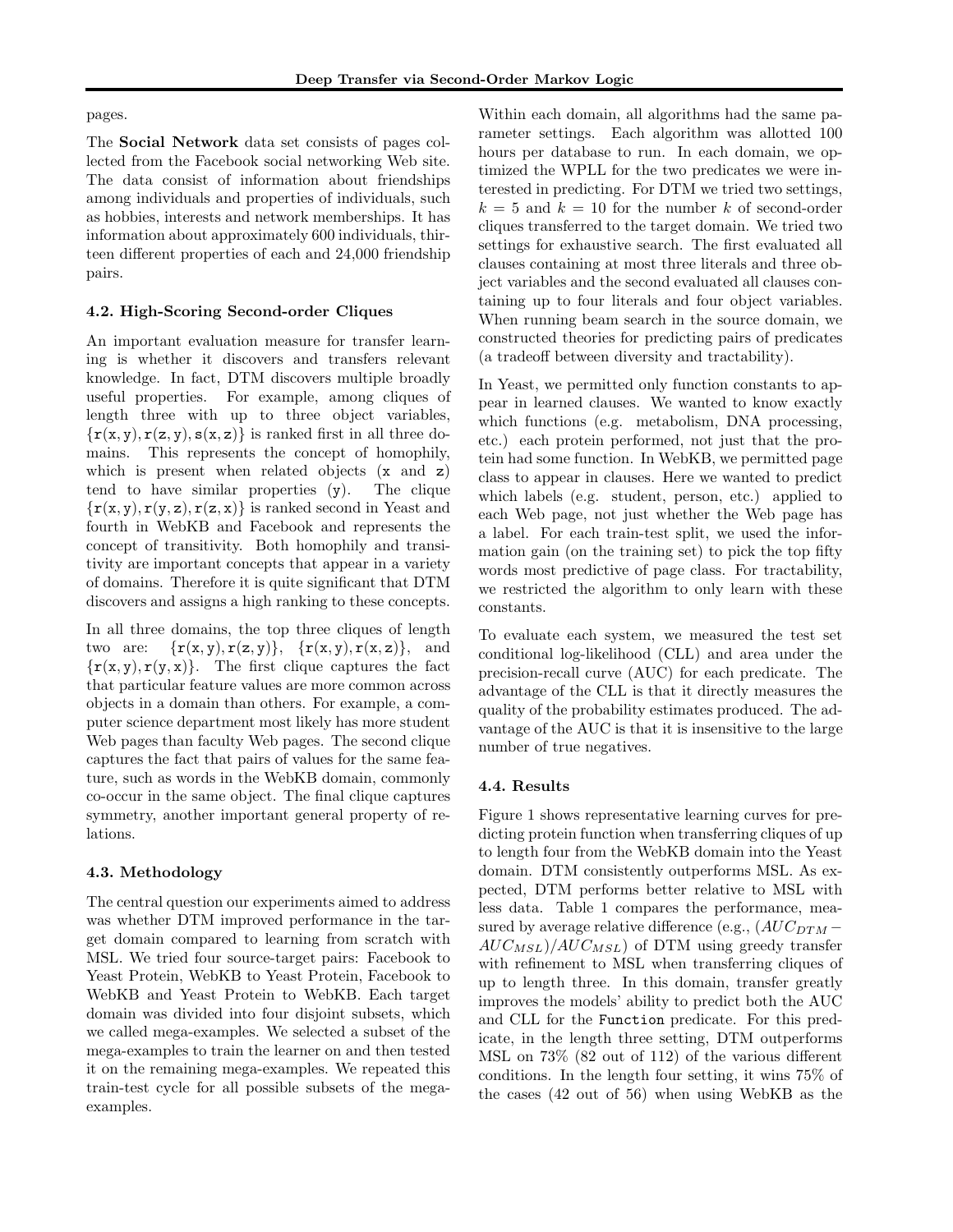

Figure 1. Learning curves for the Function predicate when transferring second-order cliques of length four from the WebKB domain.

source domain. Using Facebook in this setting did not provide a benefit. The cliques transferred here tend to capture more information about link structure and the various properties of a single entity, whereas in the Yeast domain it is important to model similarities and differences in the properties of related entities. Neither approach does well at the difficult task of predicting the Interaction predicate; MSL outperforms DTM.

Figure 2 shows representative learning curves for predicting whether two Web pages are linked when transferring cliques of up to length four from Facebook into WebKB. As in Figure 1, DTM consistently outperforms MSL. Table 2 compares the performance of DTM using greedy transfer with refinement to MSL for WebKB when transferring cliques of up to length three. Across both predicates, transfer outperforms MSL on 68% (152 out of 224) of the various different test conditions when considering cliques of up to length three. When using Facebook as the source task, transferring cliques of up to length four provides a large benefit, winning 71% (79 out of 112) of time. When using Yeast as the source domain, transfer only posts modest gains, winning only 51% (58 out of 112) of the various test conditions. On the Linked predicate, the benefit of transfer is greater for small amounts of data. Transfer also provides a slight improvement over MSL when predicting the label of a Web page.

Due to space limitations, we omit the tables and graphs of the results for beam search<sup>1</sup>. When transferring from the WebKB domain into the Yeast domain, the results are almost identical to exhaustive search. For the Facebook into Yeast pair, the results are worse than exhaustive search. When transferring from the Yeast domain into the WebKB domain, the results are comparable to exhaustive search. For the Facebook into WebKB pair, the PageClass results were slightly better than exhaustive search, but worse for the Linked predicate. In general, exhaustive search



Figure 2. Learning curves for the Linked predicate when transferring second-order cliques of length four from the Facebook domain.

seems to yield better and more stable results than beam search. One possible explanation is that despite tweaking the beam search algorithm to make it more appropriate for transfer, it still focuses too heavily on finding a good theory as opposed to finding the best clauses for transfer.

We also compared our approach to TAMAR (Mihalkova et al., 2007). In order to have a fair comparison, we extended the system to map clauses that contain constants in them. When transferring from Yeast to WebKB, TAMAR does significantly worse than all other approaches. TAMAR was unable to map theories from WebKB into the Yeast domain in the allotted time. Introducing constants into the clauses greatly increases the number of possible mappings between clauses, making it infeasible to perform an exhaustive search to map clauses between different domains. This problem is particularly acute when mapping into the Yeast domain, due to the number of function constants.

## 5. Conclusion

This paper proposes an approach to deep transfer, the problem of generalizing across domains. Our DTM algorithm identifies domain-independent regularities in the form of second-order Markov logic clauses, and uses them to guide discovery of new structure in the target domain. Initial experiments in bioinformatics, Web and social network domains show that DTM outperforms standard structure learning, and discovers significant regularities like homophily and transitivity.

Directions for future work include: theoretical analysis of DTM; improved structure learning algorithms for transfer; transferring formulas instead of whole cliques; experiments in richer domains; transferring from multiple domains at once; etc.

<sup>&</sup>lt;sup>1</sup>Full results are available in an online appendix: http://alchemy.cs.washington.edu/papers/davis09.